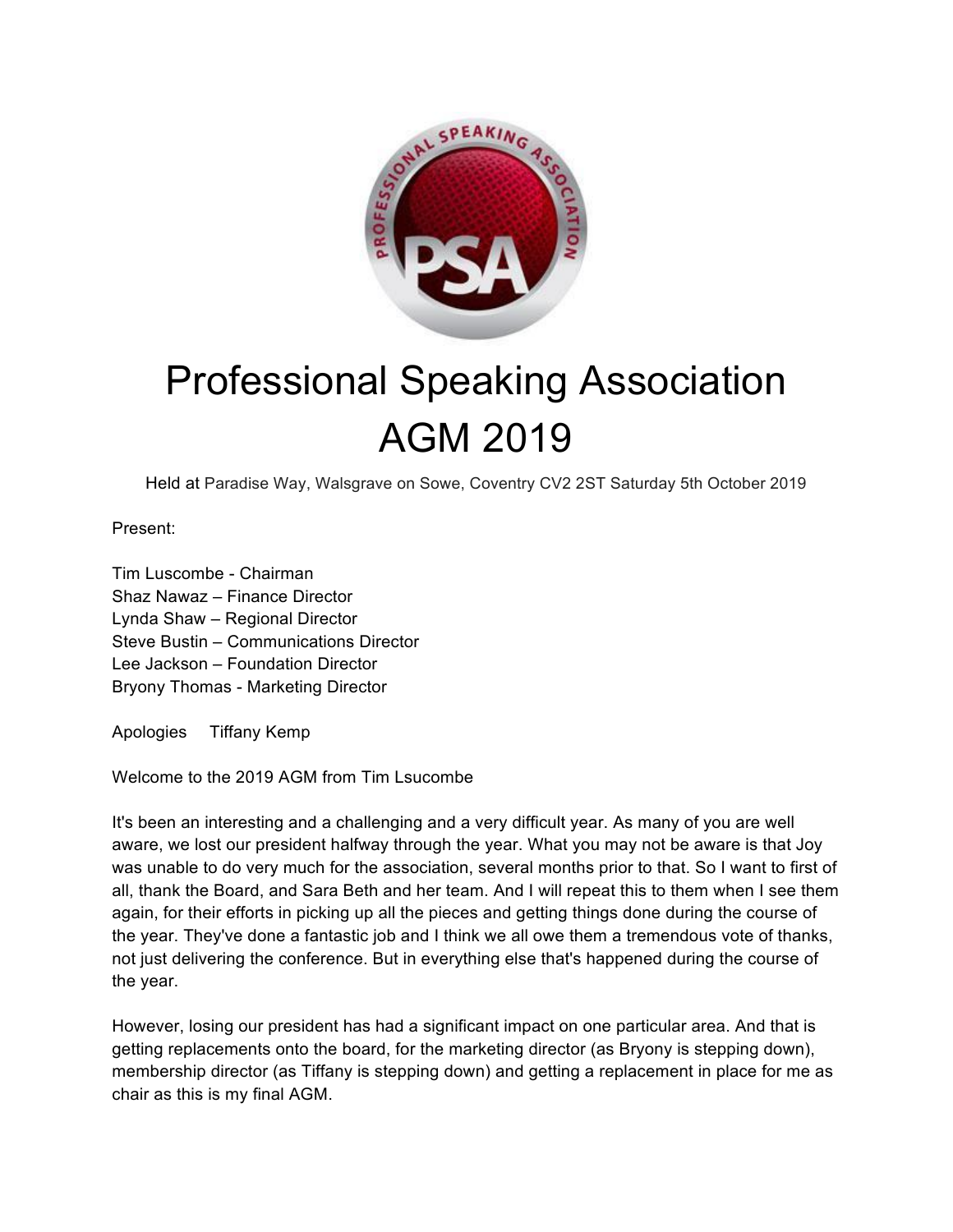At this stage I want to take a moment to say thank you to Tiffany for her service, she followed me as the regional president in Thames Valley. She then served on the board as our director for the region's and then she served as president and the last year as our membership director. That's a pretty wholehearted commitment to the organization and she deserves a vote of thanks.

We've advertised both the marketing and membership director positions with the view that we were going to be able to hold the usual transparent, open election in this meeting. But that's not possible. We have candidates for the chairs role, who may wish to be considered for either the membership or the marketing directors roles. So under the circumstances, we have deferred those appointments and I hope you will bear with us. What we'll do in the remainder of this year, hopefully by the end of this year, is tell you who the candidates are for those positions and ask you to vote on them electronically. Rather than doing it in the AGM. No objections received.

## **Formal agenda**

| Section        | Discussion/Action                                                                                                                                                                                                                                                                             | Lead                |
|----------------|-----------------------------------------------------------------------------------------------------------------------------------------------------------------------------------------------------------------------------------------------------------------------------------------------|---------------------|
| 1              | Welcome and apologies for absence from tiffany<br>Kemp                                                                                                                                                                                                                                        | <b>Tim Luscombe</b> |
| $\overline{2}$ | Last year's AGM notes were published on the<br>website. Proposed by Mark Lee, seconded Bryony<br>Thomas.                                                                                                                                                                                      | <b>Tim Luscombe</b> |
| 3              | <b>Accounts</b><br>Thanks to Mike Ogilvie for a fantastic job and his<br>team acting as accountants for the PSA.<br>Shaz has been through the account in detail and is                                                                                                                        | <b>Shaz Nawaz</b>   |
|                | satisfied that the accounts are a true and fair view.                                                                                                                                                                                                                                         |                     |
| 4              | <b>Accounts detail</b><br>£80,000.00 in reserves                                                                                                                                                                                                                                              | Michael Ogilvie     |
|                | £22,000.00 in foundation                                                                                                                                                                                                                                                                      |                     |
|                | £16,000 spent out of the foundation.                                                                                                                                                                                                                                                          |                     |
|                | Regarding the foundation when payments are<br>made, or received for the foundation, they are<br>apportioned to that particular account. When a<br>payment is requested from the foundation this is<br>allocated to that particular ledger. The money is<br>kept separate to the main account. |                     |